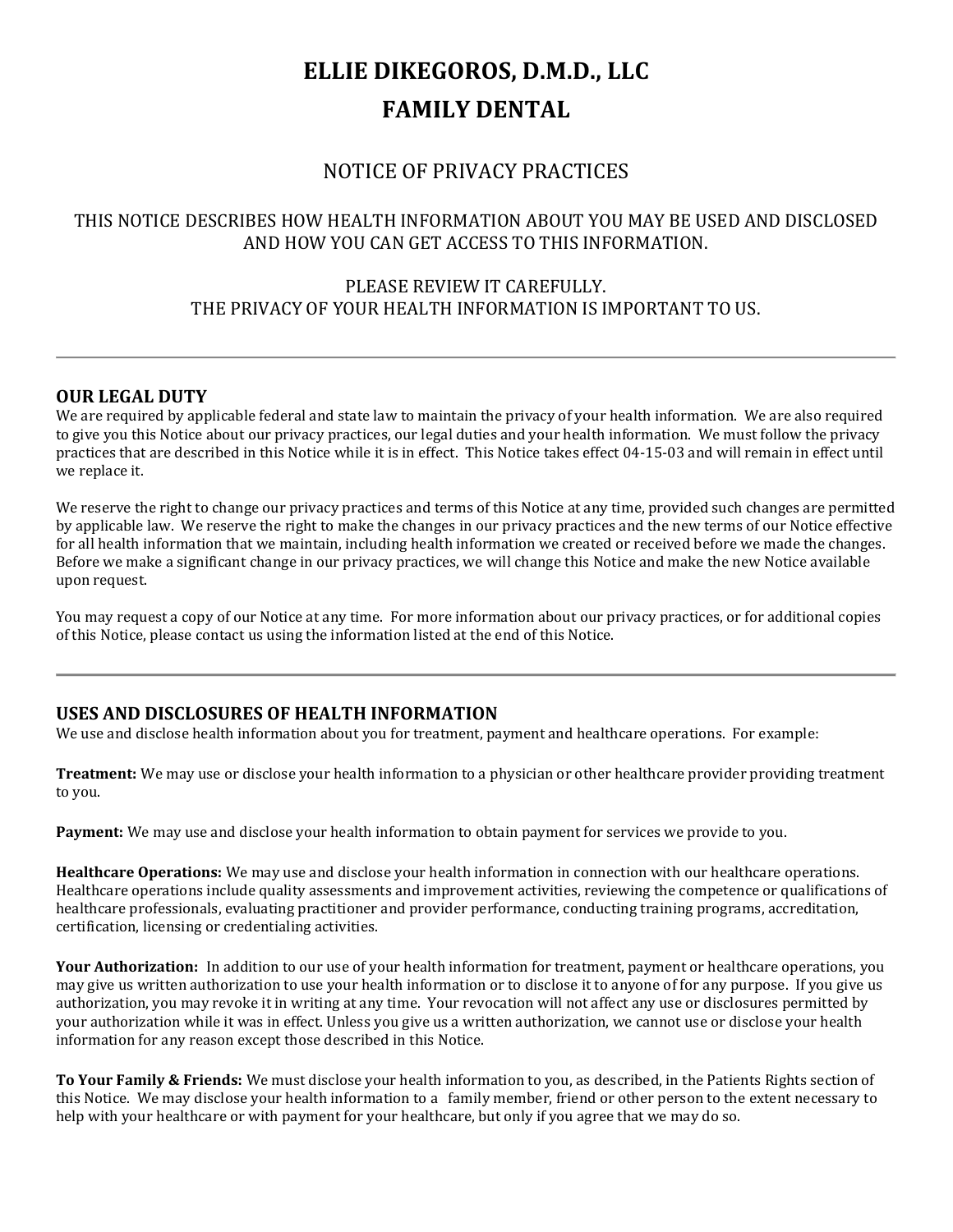**Persons Involved In Care:** We may disclose health information to notify, or assist in the notification of **(including identifying or locating)** a family member, your personal representative or another person responsible for your care, of your location, your general condition, or death. If you are present, then prior to use or disclosure of your health information, we will provide you with an opportunity to object to such uses or disclosures. In the event of your incapacity or emergency circumstances, we will disclose health information based on a determination using our professional judgment disclosing only health information that is directly relevant to the person's involvement in your healthcare. We will also use our professional judgment and our experience with common practice to make reasonable inferences of your best interest in allowing a person to pick up filled prescriptions, medical supplies, x-rays or other similar forms of health information.

**Marketing Health-Related Services:** We will not use your health information for marketing communications without your written authorization.

**Required by Law:** We may use or disclose your health information when we are required to do so by law.

**Abuse or Neglect:** We may disclose your health information to appropriate authorities if we reasonably believe that you are a possible victim of abuse, neglect, or domestic violence or the possible victim of other crimes. We may disclose your health information to the extent necessary to avert a serious threat to your health or safety or the health and safety of others.

**National Security:** We may disclose to military authorities the health information of Armed Forces personnel under certain circumstances. We may disclose to authorized federal officials health information required for lawful intelligence, counterintelligence and other national security activities. We may disclose to correctional institution or law enforcement having lawful custody of protected health information of inmate or patient under certain circumstances.

**Appointment Reminders:** We may use or disclose your health information to provide you with appointment reminders **(such as voicemail messages, postcards, or letters)**.

## **PATIENTS RIGHTS**

**Access:** You have the right to look at or get copies of your health information, with limited exceptions. You may request that we provide copies in a format other than photocopies. We will use the format you request unless we cannot practicably do so. **(You must make a request in writing to obtain access to your health information)**. You may obtain a form to request access by using the contact information listed at the end of this Notice. We will charge you a reasonable cost-based fee for expenses such as copies and staff time.

**Disclosure Accounting:** You have the right to receive a list of instances in which we or our business associates disclosed your health information for purposes, other than treatment, payment, healthcare operations and certain other activities, for the last six years, but not before April 14, 2003. If you request this accounting more than once in a twelve month period, we may charge you a reasonable, cost-based fee for responding to these additional request.

**Request:** You have the right to request that we place additional restrictions on our use or disclosure of your health information. We are not required to agree to these additional restrictions, but if we do, we will abide by our agreement **(except in an emergency).**

**Alternative Communication:** You have the right to request that we communicate with you about your health information by alternative means or to alternative locations. **(You must make your request in writing.)** Your request must specify the alternative means or locations and provide satisfactory explanation of how payments will be handled under the alternative means or location you request.

**Amendment:** You have the right to request that we amend your health information. **(Your request must be in writing and must explain why the information should be amended.)** We may deny your request under certain circumstances.

**Electronic Notice:** If you receive this Notice on our Web site or by e-mail, you are entitled to receive this Notice in written form.